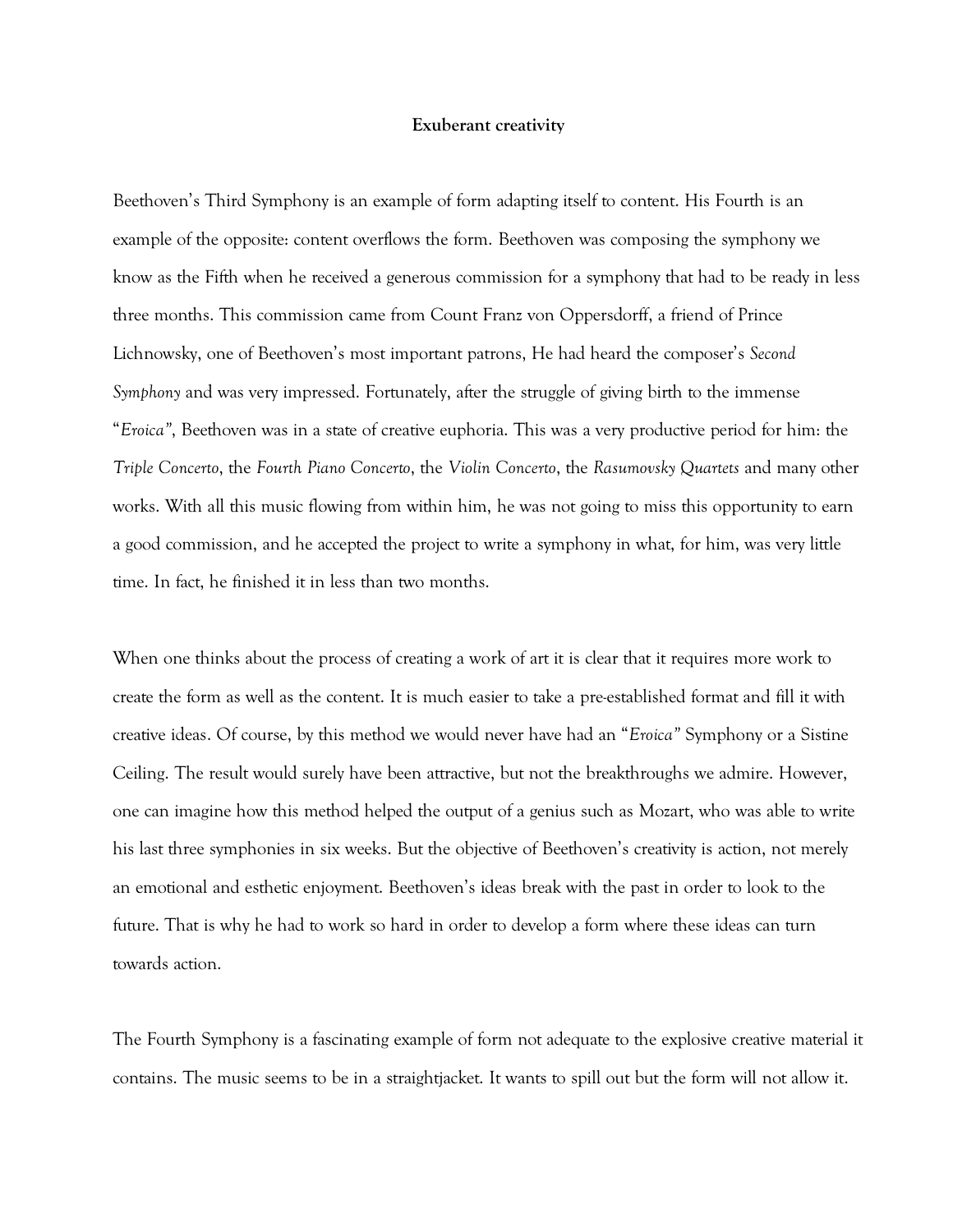In the first movement, one theme after another is presented, like in the *"Eroica"* but the format is so "correct" that a full development of the rich material cannot take place. In spite of this, Beethoven is able to express the affirmation of his individuality that is always the culmination of his symphonic first movements.

The second movement is developed more fully, with extraordinarily long melodic lines which must share the movement with an obstinate and implacable rhythmic motif. It is said that Beethoven was not essentially a "melodic" composer, but here we have an example of his ability to create inspired melody. If many of his themes are not particularly melodious, it is because he did not want them that way. Contrasting melody with a rhythmic pulse is often found in Beethoven's slow movements. It usually represents, as it does here, the expression of personal emotions and desires that must be harmonized with the internal pulse of one's own destiny. In this movement, as is always the case with Beethoven, the rhythm of destiny will dominate in the end.

The third movement seems to elbow its way forward, pushing right and left as if it feels curiously constrained. It has a marvelous and violent energy. Beethoven dances with his demons in his particular way and one expects this to be a Scherzo. However, curiously this is marked "Menuetto. Allegrp vivace" – a contradiction in itself. He is using a traditional mold for devilishly wild music that is not from the classical period. I have never been able to understand this description. The Trio is much more contemplative, with a tempo marking of "Un poco meno Allegro". In reminds one of what the third movement of the Seventh will be like. This analogy may be appropriate for the entire symphony.

The fourth movement is an explosion of kinetic energy. The problem is that it doesn't seem to have any direction. Towards the end, the climax comes almost by surprise, a kind of premature ejaculation that leaves us at the same time exhausted and disconcerted. This requires that the movement end with an addendum, with which the composer is as puzzled as we are.